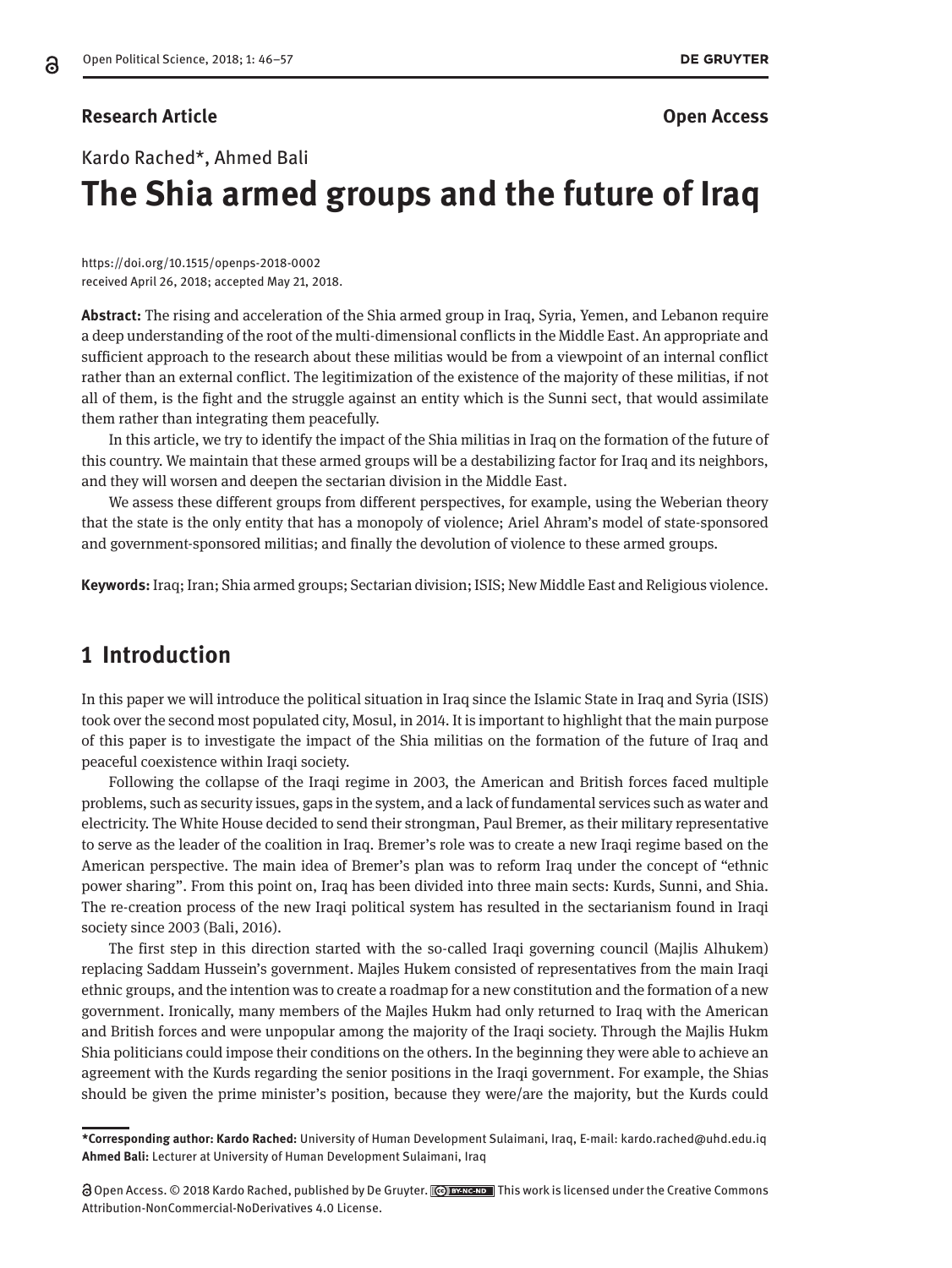receive the president's position. The division of the highly important positions between the two groups left the Sunnis feeling excluded from the political process. Therefore, the majority of the Sunnis chose to support the rebel groups against the coalition forces and the Iraqi government. The development of sectarianism in Iraqi society became the basis for the reconstruction of state institutions, and this has been reflected in the entire state apparatus. For example, the new Iraqi military and the intelligence agency were under the control of the Shia, and the country's foreign affairs were in the hands of the Kurds.

The turning point for Iraqi society was June 10, 2014, when ISIS took control of the second largest city in Iraq, Mosul. The Iraqi government lost the majority of its Sunni cities and population to ISIS. Moreover, the Iraqi military lost its willingness to fight in many Sunni areas because the population did not consider the Shia soldiers to be a national army. This new phase of political turbulence and the expansion of violence started when the Iraqi army lost its moral in the fight against ISIS fighters. This resulted in calling for the organization of the Shia people into the so-called People's Mobilization Forces (PMF), the Hashed Shabi in Arabic, against ISIS.

#### **2 Historical review of the state-creation in Iraq**

The process of state-building in Iraq has a long and complicated history. The first phase of the statebuilding process in Iraq goes back to the British occupation of the Wulyat of Bagdad during the First World War. Under the British occupation, the state building process was started and intensified. The British tried to form Iraq in accordance with their interest. Their first step in this direction was the integration of the 3 Wulyat (Wulyat Baghdad, Mousel, and Basra) into one state under the King Faisal authority. They supported King Faisal financially and politically in order to consolidate and concentrate the power in his hands. Both the British and the king faced multiple problems in their effort to frame the Iraqi society and its state. According to Charles Tripp, it was in the interest of the British to institutionalize the new Iraqi state. On one hand, they could dominate the Iraqi society by the institutionalization process, and through it they would absorb the power in the hands of the King.

On the other hand, they could also avoid the blame of the direct rule as it was the main reason for many revolts against them during the transition of power to King Faisal. Administratively, the new Iraqi state was born but it experienced challenging from time to time. The Iraqi monarchy rule has continued until 1958. During these years the Iraqi political system and society formed the Parliament 12 times, but it didn't help to cement democracy into Iraq. Quite the opposite, it enriched the tribalism and conservatism because most of the candidates were elected to Parliament labeled as landowners, tribal, and religious leaders. The state building process in Iraq since the First World War came as a result of an intervention from the external power which created a weak and unstable state.

The second phase of the state rebuilding process started after a military coup against the Iraqi royal rule. The military - Arab nationalism came to power in 1958 and abolished the monarchy in Iraq forever. The coalition of Arab socialism-nationalism with military root cooperated to rebuild the Iraq state in the direction that the Arab race superiority became a cornerstone for a new Iraq. The post-Monarch Iraq was described as a single party rule. It makes the new Iraq a state with an intra-ethnic conflict. The eruption of the ethnic conflict and the systematical suppression of minorities such as Kurds was reflected in the mind and the behavior of the state. It puts Iraq into a security dilemma.

The third phase of this process begins with the Iraqi invasion of Kuwait. Since the Iraqi were defeated in Kuwait in 1990 and the UN decision of the economic and military sanction against the Saddam regime, the Iraqi state's institutions met unbearable requirements from its citizens. Politically and economically the Iraqi state was unable to fulfil its functional responsibilities. It changed the image of the Iraqi state from the defender of the Arabs against the Persians to a weak state that was unable to defend itself. The Iraqi state could survive the pressure and requirements from the international community for delivering its nuclear weapons until 2003, but before this time the Iraqi state could never come back to its earlier form as a realistic state that fought against the Iranian regime for 8 years. Besides, the Iraqi regime didn't accept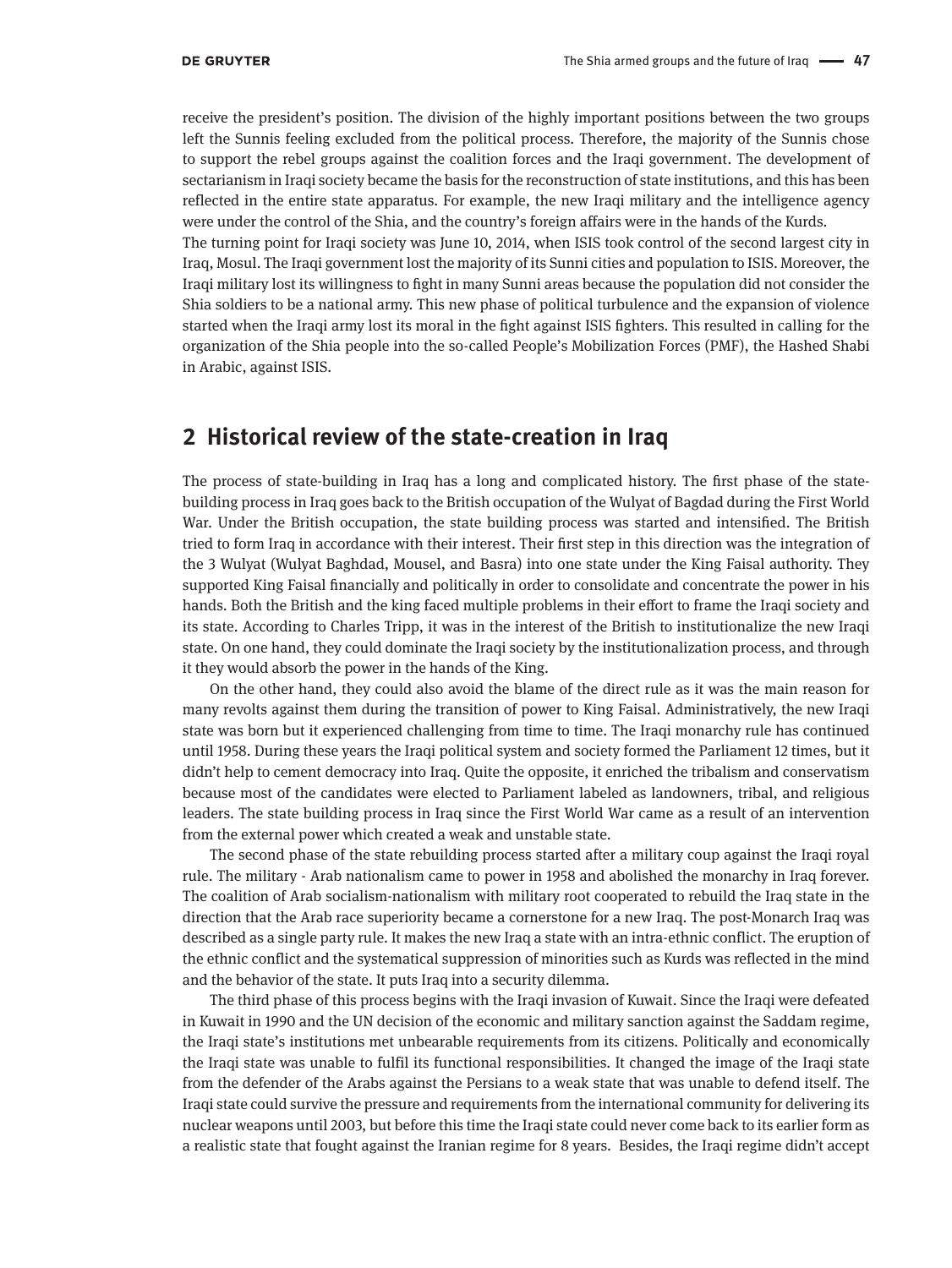the Kurdish guerrilla's challenge against its monopoly over violence. It started a comprehensive military campaign against them in the north. Until 2003 the Iraqi state was seen as a weak state that was closer to a collapse (Bali and Abdullah, 2017).

The Iraqi state in post-2003 is a difficult and complex entity. The regime being changed in Iraq by US and UK in 2003 meant the new process for the rebuilding and recreation of a new Iraq was started and based on the basis of ethnic power-sharing. Despite numerous problems that the post-Saddam government faced in Baghdad, it continued until the dramatic and catastrophic defeat of the Iraqi army and security institutions in many Sunni cities against ISIS in 2014. From that perspective, the Iraqi army and its security institutions lost their capacity and ability to fight. It forced the former Iraqi government to ask Shia cleric Ali Sistani to make a Fatwa and calling the young Shia in the whole Iraq to fight against ISIS under the authority of the popular mobilization forces (MPF). That made it possible and legitimate for the creation and spread of non-state armed Shia groups in Iraq. By controlling the state institutions, (MPF) became an important umbrella for the most Shia political parties and now through joining the (MPF), the Shia politicians provide a popular support among Iraqi Shia.

### **3 An overview of the Popular Mobilization Forces**

According to al-hashed.net which is an official website for the PMF, the structure of it consists of the following:

PMF has a leader with a deputy chairman (Alhaj Abu Mahdi Almuhandis), then the sixteen directorates linked to the deputy chairman.

These directorates include the following:

- 1. Directorate Inspector General
- 2. Directorate of Administration
- 3. Directorate of Finance
- 4. Directorate of Planning
- 5. Directorate of Operations
- 6. Directorate of Logistics Support
- 7. Directorate of Information
- 8. Directorate of ideological guidance
- 9. Directorate of Medicine
- 10. Directorate of Training
- 11. Directorate of Central Security
- 12. Directorate of Packing
- 13. Directorate of martyrs and wounded
- 14. Directorate of Military Engineering
- 15. Directorate of Communications
- 16. Directorate of Intelligence
- 17. Artillery Battalion
- 18. Armored Corps Battalion
- 19. Tank Battalion
- 20. Bridges of Popular Forces

The Directorate of ideological guidance takes care of the guiding of the Mujahideen and mobilizes them with true jihadist concepts, and builds the mujahideen in a religious and doctrinal construction. It is sending students from Hawza al-elmyia (an Islamic Shia school from Najaf in Iraq and Qum in Iran) into the front lines in the battlefields. They are responsible for the following issues:

- 1. The ideal religious preparation of the Mujahideen
- 2. Raising the cultural and religious level of the Mujahideen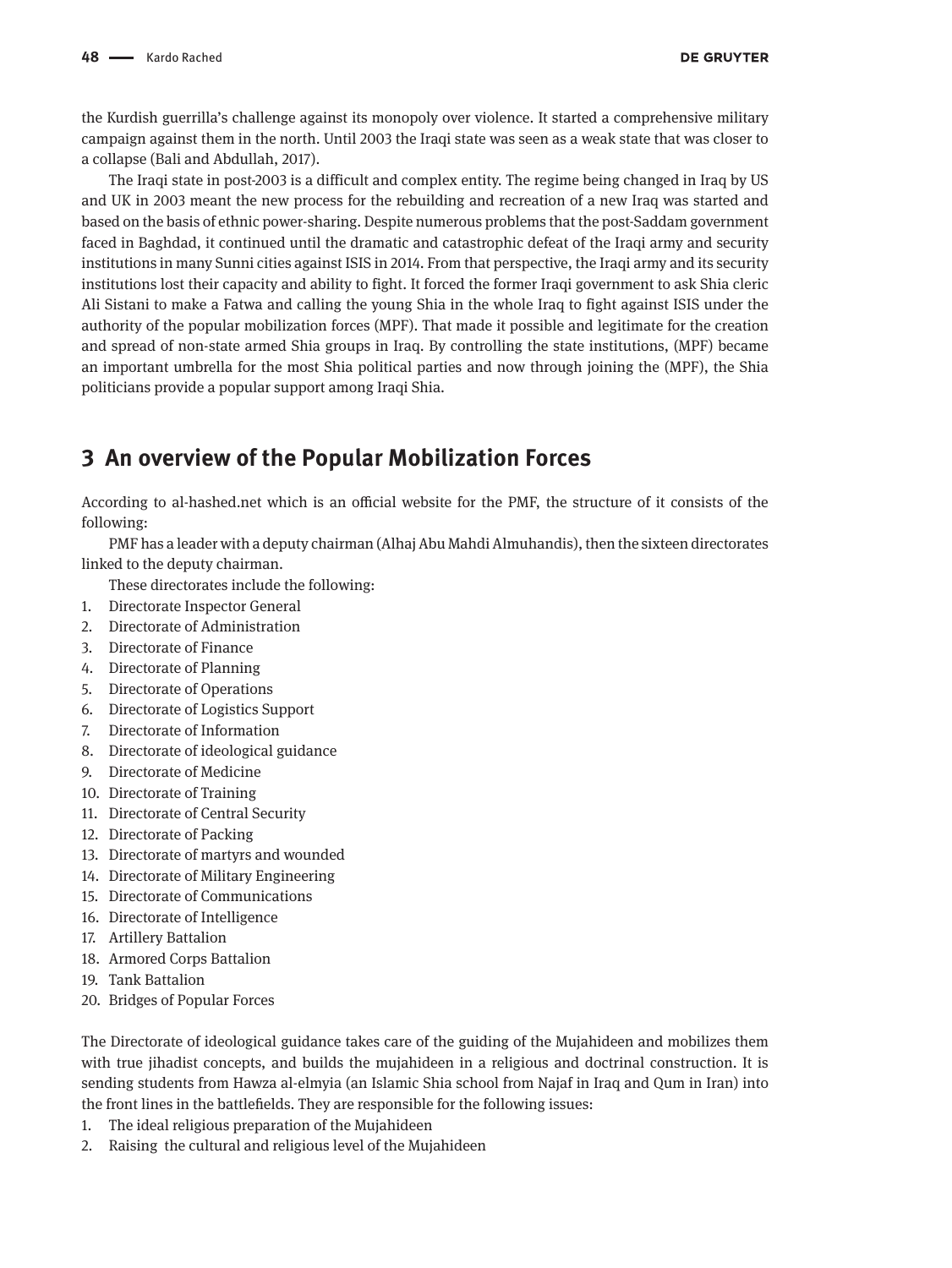- 3. Increasing awareness and insight of the Mujahideen
- 4. Raising the morale and jihad of the Mujahideen

#### **4 Problem statement**

According to Weberian theory, the monopoly of violence is held by the state, but what if the state is unable to protect itself from an internal threat? Since 2014, the Iraqi state has been defined as a state that is unable to fight and control the threat of ISIS. It opened the door for the creation and spread of militias in order to fight the ISIS hazard. Now these armed groups are acting as state representatives, and to a great extent they challenge the Prime Minister Haider Abdi's cabinet administratively and military.

#### **5 Research Questions**

The research questions will be designed theoretically:

- 1. What is the impact of religious militias, such as Hashed Shabi in Iraq, on the future form of the state?
- 2. Will the Shia armed groups be a destabilizing factor for Iraq and its neighbors?

### **6 Purpose of the Study**

In this study, we will focus on the implications of the Shia armed groups for the political situation in the Middle East, especially in Iraq. There is a relationship between non-state armed groups, the violent conflict and political stability. To prove this triangular relationship, we will look at the political situation in Iraq after ISIS. The rise of Shia groups during the last three years made the political situation in Iraq more complicated and unpredictable. The last three years have proven that these Shia armed groups have an overwhelming impact on socio-political stability not only for Iraq but also for its neighbors such as Syria. Therefore, the main focus here will be on the future of the political system in Iraq in light of these armed groups' activities and operations around the country.

# **7 Research methods**

The methodology of this research project is theoretical. This research will adopt a theory of violence devolution and a theory of state/government militias. This will enable the researcher to explore what role or how much impact PMF will have in the process of state rebuilding in Iraq in the post-ISIS era.

#### **8 The reason for the existence of the militias:**

The non-state armed groups and their reintegration into a national army is an interdisciplinary study that focuses on this process from different perspectives and different times. Historically, the rise of non-state armed groups originated from the state's struggle for monopolization and consolidation of power, as well as a way to secure as much territory as they could ( Diana Davis: Tilly 2013 - 37-80). The creation of the modern state after the ending of the Second World War results in a situation where many European countries became institutionalized and established democracy (Michael Reschke, Christian Krell, Jochen Dahm, 2013 - 79). From that point on, the army became depoliticized and came under the legislative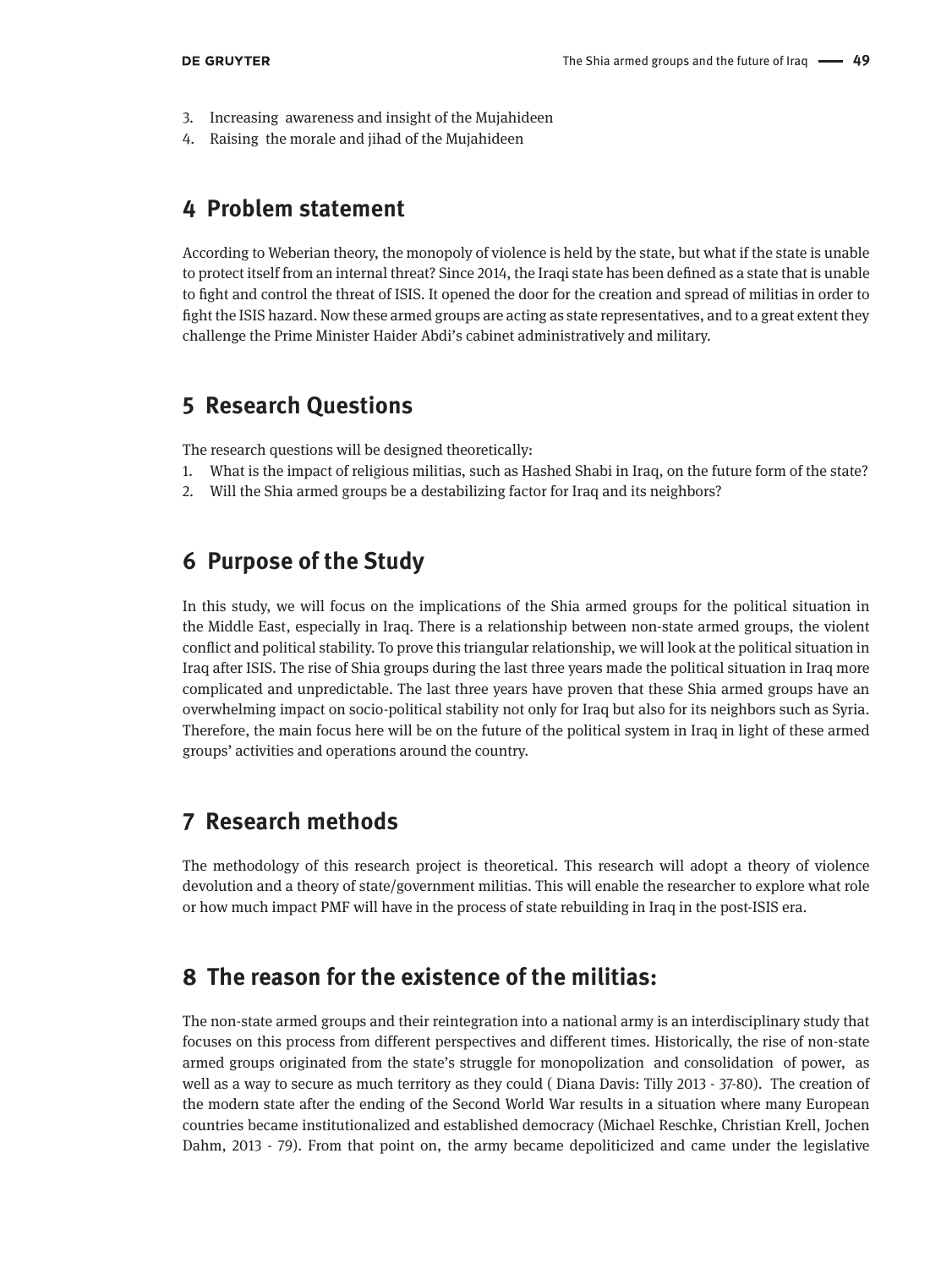branches which it reconstructed, and re-designated the army under the name National Army, with the responsibility for the country's border protection. The history of non-state armed groups in the Middle East has had another role and function other than what it had in the past in pre-modern Europe. Ending of the colonization in the Middle East during the late 50s shot a new phase for the creation of the nation-state. Most of the Arab states formed and developed into the so-called post-colonial. The distinguishing feature of the Arab post-colonial states is a consolidation of power and the struggle for the centralization. `For example, post-colonial Iraqi state faced a tough rebellion from its Kurds, and by the time the state became more and more Sunni sect-centric the Shia also marginalized.

According to Richard Jackson, insecurity in a weak state is one of the reasons for the creation of militias. The majority of Middle East states were defined as weak states, and the common characteristic among them is the insecurity challenge. Buzan claims that there are three elements central to the existence of a strong state:

- 1. The idea of the state
- 2. Institutional capacity
- 3. A physical base

For Buzan, the idea of the state is essential to having a peaceful society, and he claims that society will reach a consensus regarding the state and identify with it. In the case of Iraq, it is difficult to find a broad and appropriate social consensus regarding the Iraqi state. For example, after the collapse of Saddam's regime, the majority of the Sunni boycotted the political process under the observation of the US. This led to resistance against both the Iraqi state and the US presence and finally led to the creation of Sunni insurgents.

A measurement and identification of the insecurity in weak states is that they are to a high degree more vulnerable to internal threats than to external threats. The Sunni insurgents and their disagreement with the Iraqi state exemplify the most difficult internal threat against the Iraqi state. Another perspective regarding the creation of the militias is from Max Weber. The Weberian theory is based on the assumption that the state is the only entity that has a monopoly of violence:

Weberian concept of the state, which views the state as a monolithic entity and as the only beholder of the monopoly of violence. (Balcells, 2012, p. 406-411)

When the Iraqi state's establishments were unable to protect its internal and external security, then the existence of the militia became a natural consequence:

...Weberian accounts of militias as constitutive of state failure. (Carey, Mitchell, & Lowe, 2013, p. 4-5)

For example, consider Lebanon when it became classified as a failed state. Consequently, militias such as the Hezbollah act as a state and present themselves as an alternative to the state. In so doing, they addressed many issues such as providing jobs by investing their money in small industries and offering free healthcare for the poor. The real cause of the existence of militias in Middle Eastern societies is the states' weakness and lack of legitimacy.

#### **9 Post-Saddam Era and the Shia revival**

After the collapse of the Iraqi regime in 2003, Americans decided to recreate a new regime on the basis of the so-called "ethnic power sharing":

Establishing a governmental system that can accommodate Iraq's different ethnic and religious groups. (Brancati, 2004, p. 7)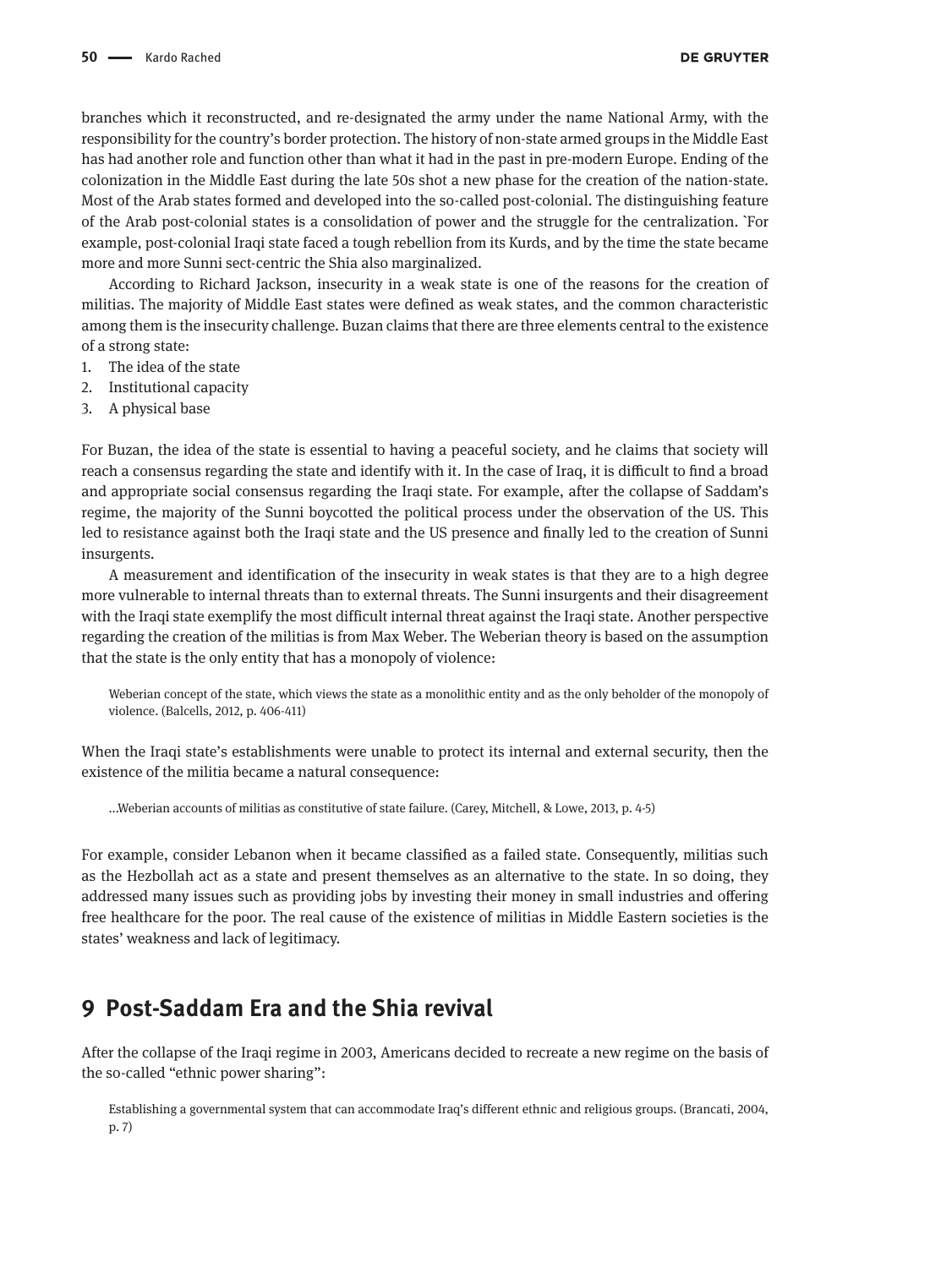This meant that the Kurds, the Sunnis, and the Shias should participate in ruling the country. The Iraqi governing council (IGC), which was established three months after the occupation of Bagdad, was based on this principle. The IGC consisted of 25 members, and its ethnic and religious breakdown included thirteen Shias, five Sunnis, five Kurds (also Sunnis), one Turkmen and an Assyrian (Evans, 2003). On June 1, 2004, the IGC dissolved after the creation of the new Iraq interim government (IIG) as a caretaker government to govern Iraq until the drafting of the new constitution. The Iraqi transitional government replaced the IIG from May 3, 2005, until May 20, 2006, and it arranged an election to choose the national assembly on January 30, 2005. This assembly drafted a permanent constitution, which was then submitted for approval by the Iraqi people in a general referendum. The new constitution was approved, and the Iraqi legislative authority was vested in two bodies: the Council of Representatives and the Council of Union. The post-Saddam period may be described as the rise of the Shia sect in Iraq and, at the same time, the exclusion of the Sunnis. The turning point for the Shia revival began with Said Ali Al-Sistani's (the most influential and famous Shia cleric) call for the Shias' active participation in the first parliamentary election in 2005. The majority of the Shia political parties combined themselves into a block to participate in that election with the aim of winning as many seats as possible, which they succeeded in doing (Cockburn, 2005). Even the majority of the Iraqi transnational government were Shias, and its prime minister was Ibrahim Jafari (a Shia politician), though this did not mean a return to stability for Iraq. This was because the majority of the Sunnis felt excluded and blamed for Saddam's brutal policy in Iraq, and this pushed the Sunnis to cooperate with terrorist groups such as Al-Qaida to fight against both the Americans in Iraq and the Iraqi government. Iraqi society under Jafary's cabinet faced a terrible period, and there was a high level of sectarian conflict. The instability in Iraq continued until an unknown Shia politician (Nouri Al-Maliki) came into power. In an article published in Washington Post in 2014, Ali Khedery, an American Special Assistant to the US Ambassador and a Senior Adviser in Iraq (2003-2009), explained the process of choosing Al-Maliki for the role of replacement for Jafari. According to Khedery, Al-Maliki was unknown to the former American Ambassador (Zalmay Khalilzad) and to most Iraqi people, but Khalilzad, after recommendations from Khedery and Jeffrey Beals, a former American diplomat, succeeded in garnering support among Iraqi leaders for giving Al-Maliki the position of prime minister (Khedery, 2014). On May 20, 2006, Al-Maliki became prime minister for Iraq and stayed in power until 2014. In the next part of this article, I will highlight the sectarian policy that was used by Al-Maliki during his eight years as prime minister against the majority of Sunnis in cities such as Anbar, Salahadin, Tikrit, and Mosul.

### **10 Al-Maliki's sectarian policy as a root cause of ISIS**

Nouri Al-Maliki could, with support from the US, Kurds, Sistani, and Iran, return stability to the majority of Iraq. It was part of his political program to disarm Sunni and Shia militias in Baghdad, which he succeeded in doing.

Al-Maliki said Iraqi society must be cleansed of terrorism, the government must be rid of 'administrative corruption' and factional militias must be disarmed. "We must also address the issue of government centrality and the centrality of the armed forces and that weapons must only be in the hands of the government and the people must be disarmed," he said.

He said that "no militia in Iraq can share authority with the government's armed forces." (Tures, 2014)

During his first term (2006-2010), Prime Minister Al-Maliki centralized power into his own hands and succeeded in transforming Iraq to single-party rule, and the majority of Shias supported his policy against the Sunnis. Ultimately, this resulted in the ethnic cleansing of Sunnis, especially in Baghdad, for example:

Baghdad went from some 45% Sunni in 2003 to only 25% Sunni by the end of 2007. Al-Maliki's sectarianism led to the transformation of Baghdad into a largely Shiite city. (Cole, 2014)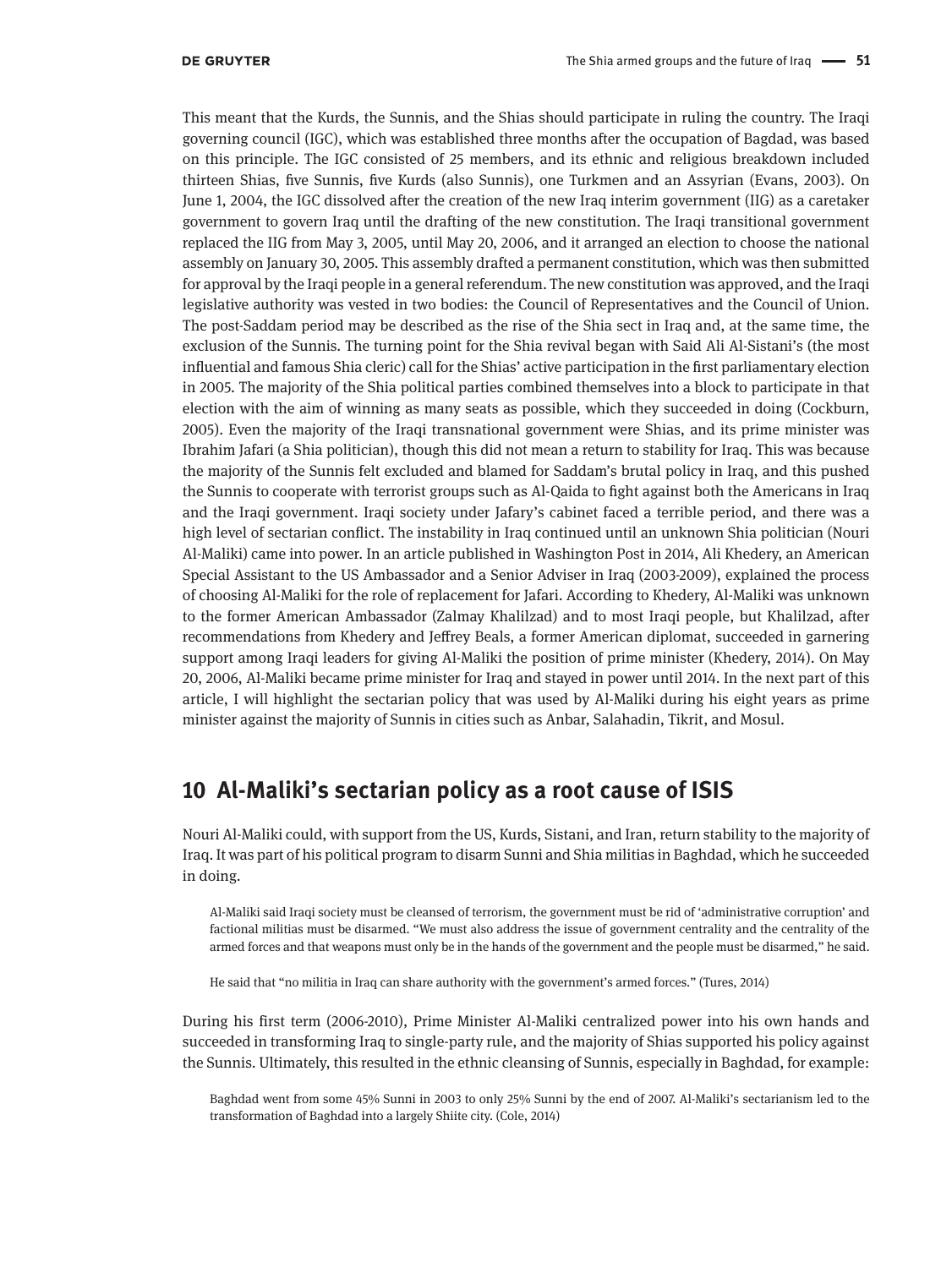The Shia monopoly corrupted the police, military, and court institutions. These institutions allowed only for candidates adhering to Shia principles and, especially during the Al-Maliki period, these candidates had to also be loyal to his party. Consequently, Sunnis were excluded from these establishments. In Sunnidominated cities such as Al-Anbar, Al-Salahadin, and Mosul, people considered the police and court institutions to be a tool in the hands of Shias to eliminate Sunnis. This was the main cause of the dramatic seizure of power of these cities by ISIS, and the Sunnis observed their chance to get rid of the Shia tyranny. At this point, Iraq entered a new phase in which large parts of Sunni cities were under ISIS control, and the police and army were powerless to fight back.

One of the most important tasks of the nation-state from its beginning was to protect its internal and external security. The same idea exists in the new modern nation-state:

The differentiation between internal and external security, and between police and military, has been a core principle of the modern nation-state. (Lutterbeck, 2004, p. 45-46)

Internal security is the responsibility of the police, but external security is a task for the military. This does not, however, mean that the state should only protect its external security using its own military. Many countries today do not protect their external security with a national military, and, instead, they tend to outsource it. The idea of outsourcing national security has attracted democratic states such as the USA and the UK. The US government has contracted with many private American military companies and security consulting firms, such as Blackwater, to provide security for their representatives in foreign countries (Hamilton, 2011).

Considering Iraq's internal and external security, it was difficult to see who was responsible for protecting the country's internal security due to the misuse of the security institutions. Under the former Prime Minister Nouri Al-Maliki, both the police and the army were controlled by his Shia party, and all of the top positions in the defense system were directly affiliated with Al-Maliki.

#### **11 John Kerry's plan for Iraq**

After the unexpected collapse of the Iraqi military system in 2014, Sistani issued a fatwa for the Shia population to defend their city against ISIS. This fatwa transformed Shia identity toward a feeling of greater commitment to their sect than to their nation, and generated a renewed desire among them for revenge. Simultaneously, the Iranian regime welcomed Sistani's fatwa, supplying the Iraqi government with intelligence and providing Hashed Shabi with training and new weapons. After the creation of Hashed Shabi, the Iraqi army's role changed from defending the country from any threat against its sovereignty to supporting and assisting the Shia militia. In contrast to Sistani's fatwa, and to get Sunnis involved in the war against ISIS, the US foreign minister John Kerry came up with a new idea, using a "National Guard" as part of the US plan for fighting against ISIS in Iraq:

"…On Wednesday, Mr. Kerry held a whirlwind series of meetings in Baghdad with Haider al-Abadi, the new Iraqi prime minister, and other top Iraqi officials. Afterward, Mr. Kerry told reporters that Iraqi leaders had made sufficient political progress toward forming an inclusive government to warrant further cooperation with Iraq against ISIS, including efforts to help train Iraqi security forces. "We stand by Iraq as it continues to build a government that meets the needs of each of Iraq's diverse communities", Mr. Kerry said.

Mr. Kerry hailed the Iraqis' decision to create new National Guard units that would be recruited locally and given the main responsibility for security in their home areas. "The United States is prepared to provide technical advice and assistance in order to help the Iraqis move this very important initiative forward", Mr. Kerry said. (Gordon & Schmitt, 2014)

The same idea/plan was used by Americans in 2006-2009 when they organized Sunni tribes in the Sunni-dominated cities under the so-called *Al-Sahawat* movement (Awakening Councils) to fight against *Al-Qaida*. In contrast to the *Al-Sahawat*, the National Guard was supposed to be an inclusive entity with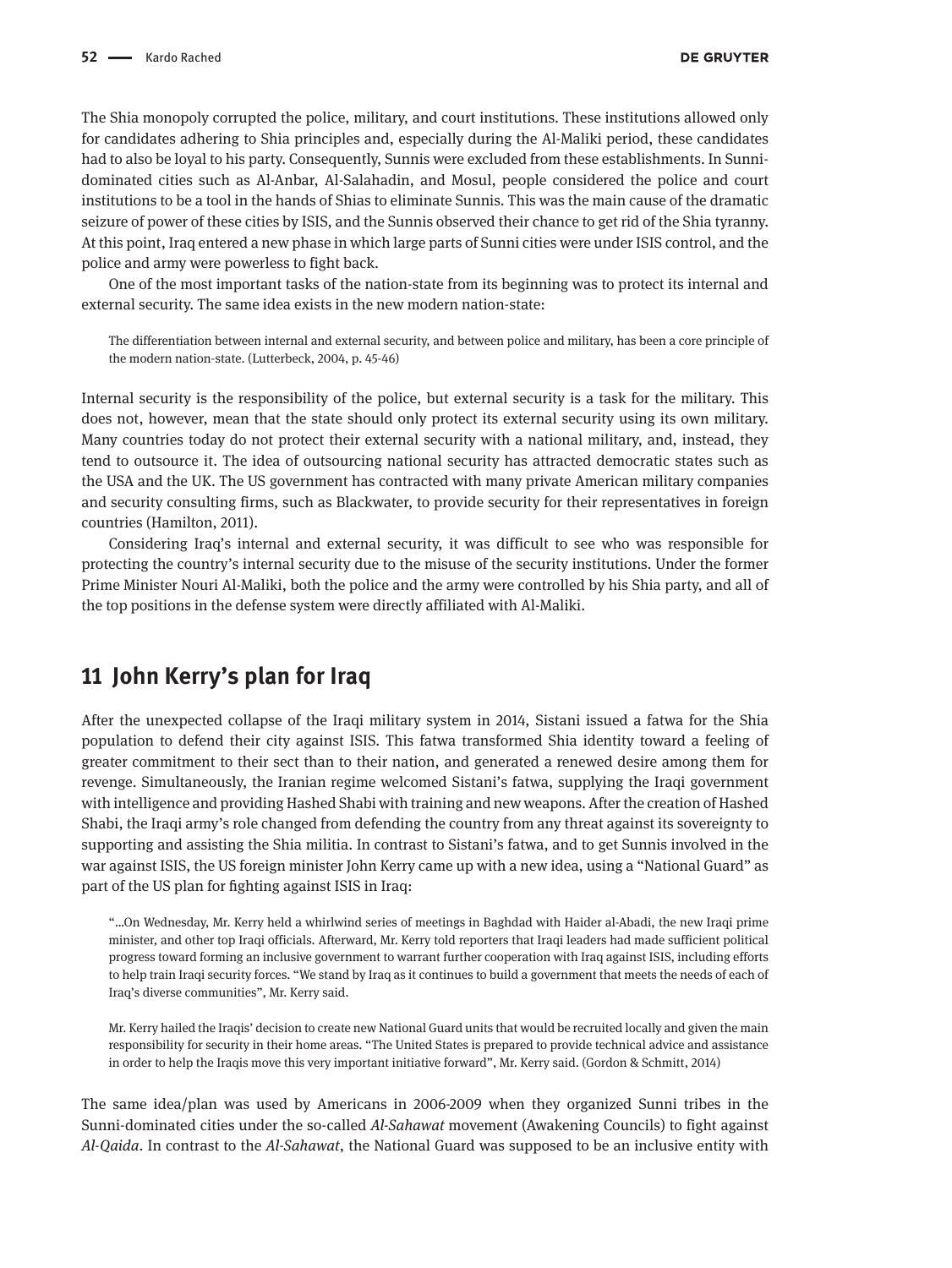representation from all Iraqi ethnicities. The National Guard in Iraq represents the US strategy to combat ISIS and then reconstruct Iraq's security sector.

The main goals of the National Guard were the following:

- 1. The National Guard should replace the Iraqi army institution, and it should protect Iraq from sectarian divisions.
- 2. Kurdish fighters (*Peshmerga*) should also integrate at this time within the National Guard becausethey were well-trained in comparison with Sunni and Shia fighters.
- 3. The integration of the Sunnis into the National Guard was one of the most important goals because, firstly, the Sunnis did not feel that they were allowed sufficient participation in the national army and the institution was used by Nouri Al-Maliki over 2006-2014 to consolidate his power. Secondly, this would eliminate the excuse used by ISIS that they were fighting for Sunnis' rights and their future in Iraq.

US officials said al-Abadi had promised to create a national guard of local fighters to secure Iraq's 18 provinces – each run by a governor. That would ensure that the Iraqi army and it's mostly Shia force would not be in charge of security in Sunni regions. That would bring salaried jobs, government pensions and other benefits to areas of Iraq neglected during Al-Maliki's eight years in power and which proved a fertile breeding ground for Isis. (Tran & Roberts, 2014)

The Iraqi Parliament passed a new law establishing the National Guard, though this has not yet been approved because of the impossibility of gaining broad agreement between different fractions. There are many critics of the National Guard because, on the one hand, it gives legal permission to create a militia for each one of Iraq's 18 provinces and, on the other, it would militarize the whole of Iraqi society.

#### **12 The criteria for militias (PMF as a militia).**

In this section, the so-called Hashed-Alshabi and the proposal for a National Guard are evaluated according to the militia criteria.

...it can describe anything between a dozen individuals armed with hunting rifles, to a force of millions equipped as well as a professional army. (Hawn, 2013)

The above definition is one of the broadest explanations of the militia and, to some extent, it is difficult to use it to identify Hashed Al-shabi. Therefore, I think it is necessary to have another and more limited definition of militia. For an academic approach, Saeid Golkar's identification is used: (Golkar, 2015, p. 5-10)

- 1. Maintaining local defense.
- 2. Upholding law and order.
- 3. Violating human rights and fostering insecurity.
- 4. Controlling security in weak states.
- 5. Recruiting members from local communities.

The Shia militias can be identified by all these criteria. After the sudden collapse of Iraqi security in 2014, many cities of Iraq were in need of protection. Therefore, young men with access to guns organized themselves and took control of their communities. The militias in Iraq not only protected their cities but also began to attack other cities in revenge. For example, Shia groups such as the League of the Righteous, after they conquered the city of Tikrit, began to loot and kill the survivors. In addition, it is crucial to categorize these Iraqi militias in order to reveal to which militia type they belong. According to Ariel Ahram's book (Proxy Warriors: The Rise and Fall of State-Sponsored Militias, Balcells, 2012, p. 405-409), there are five types of militias, and they have a deep impact on the peaceful coexistence of society: (See table 1)

The Shia militias in Iraq can be seen as pro-government. This is because groups such as Bader, League of the Righteous, Hezbollah in Iraq, and Sadr, were financed by the central government in Bagdad, show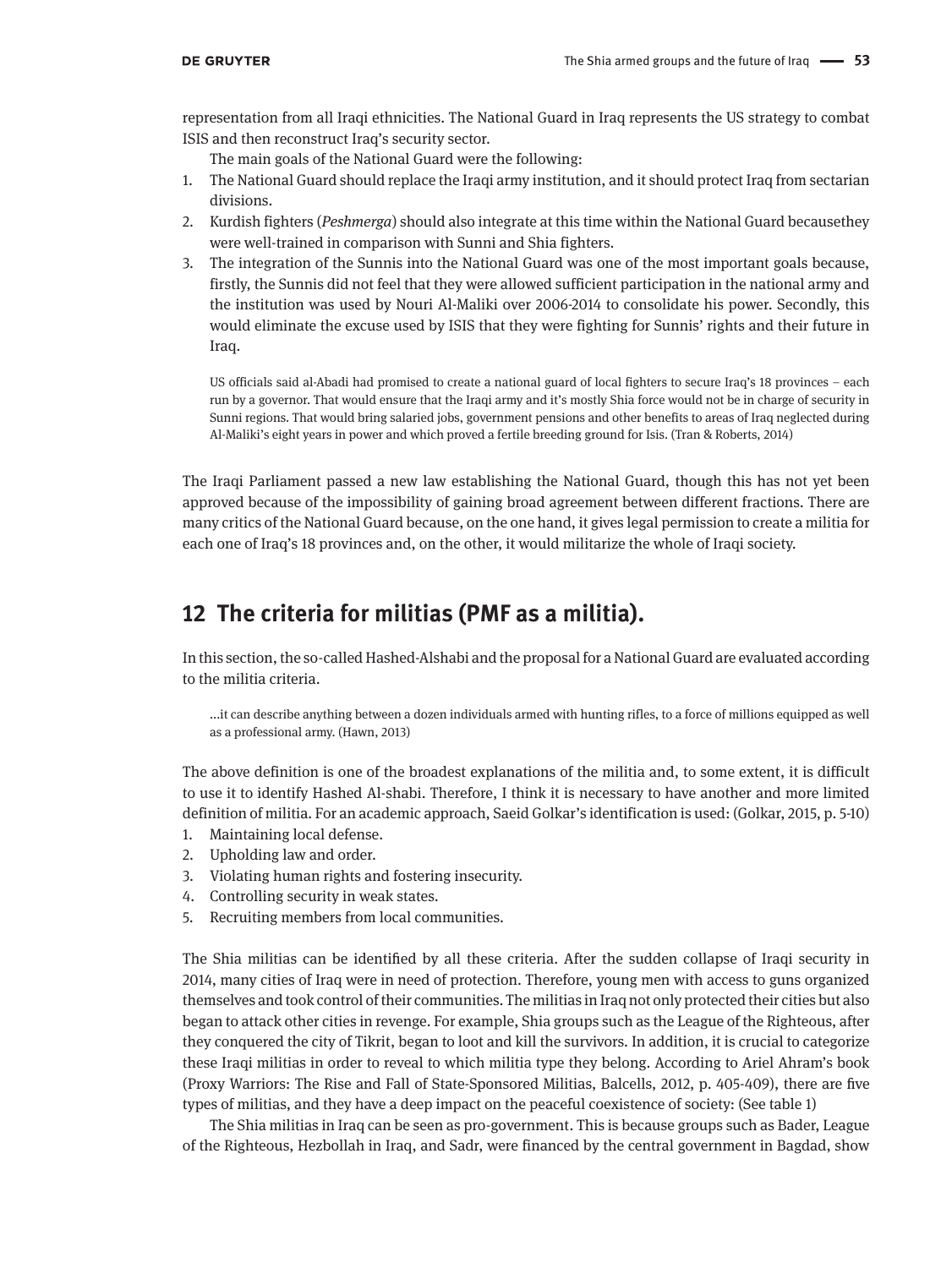54 **- Kardo Rached** 

**DE GRUYTER** 

#### **Table 1:**

| Militia-Types                                        |  |  |  |  |
|------------------------------------------------------|--|--|--|--|
| Quasi-Official Militias                              |  |  |  |  |
| <b>State-Sponsored Militias</b>                      |  |  |  |  |
| <b>Paramilitaries</b>                                |  |  |  |  |
| Warlords                                             |  |  |  |  |
| Pro-Government Militias (Carey et al., 2013, p. 4-6) |  |  |  |  |

their loyalty to the central government, and coordinate their actions with the government. The coordination with the Iraqi government came about following a push from the US, as the leader of coalition forces against ISIS in Iraq. The coalition forces were concerned about the Shia militias' activities in the Sunni areas and their behavior toward the Sunni population. In addition to this, the US showed their concern with Iranian involvement and Iran's influence on these militias.

Finally, this argument underlines that the groups (Bader, League of the Righteous, Hezbollah in Iraq, Sadr) could be identified as pro-government according to the classification below by Sabine Carey, Neil Mitchell and Will Lowe. The group is considered pro-government, if it is:

1. identified as pro-government or sponsored by the government (national or subnational)

- 2. identified as not being part of the regular security forces
- 3. armed
- 4. has some level of organization (Carey et al., 2013, p. 5-6)

# **13 The Iraqi state as a hybrid state**

According to many political scientists, such as Joakim Ekman, Jean-François Gagné, and Leonardo Morlino, the hybrid state is a phenomenon where the state is trapped between two structures: one is a nondemocratic framework and the second is democratic (Morlino, 2009, p. 273-296). The state's institutions have difficulty adopting democratic behaviors because of their authoritarian background. The legitimacy of the state is not wholly lacking; rather, its legitimacy is acquired and exploited in dubious ways and often remains contested (Hague & Harrop, 2010, p. 83-99). This is one of the most important drivers of the creation of militias in many Middle Eastern countries, including Iraq, Syria, Libya, Lebanon, and Yemen. According to Joakim Ekman, states that fit the hybrid regime profile can be identified based on the following characteristics (Ekman, 2009, p. 7-31):

- 1. Elections that are not too flawed and that have the potential to make a difference;
- 2. Significant levels of corruption, particularly in the judicial and electoral areas;
- 3. A lack of vital components of democratic quality, such as checks and balances and government accountability;
- 4. A problematic press freedom situation, typically including incumbents' desire to control the media, particularly television;
- 5. A poor civil liberties situation, including limits on the freedom of expression and the freedom to form organizations and trade unions; and
- 6. A problematic rule of law situation, including a lack of judicial independence.

In addition, Amin Massoud, a Tunisian researcher, emphasizes four components that result in a hybrid state (Massoud, 2015):

- 1. The militias replace the military system.
- 2. Central government consists of sectarian cantons.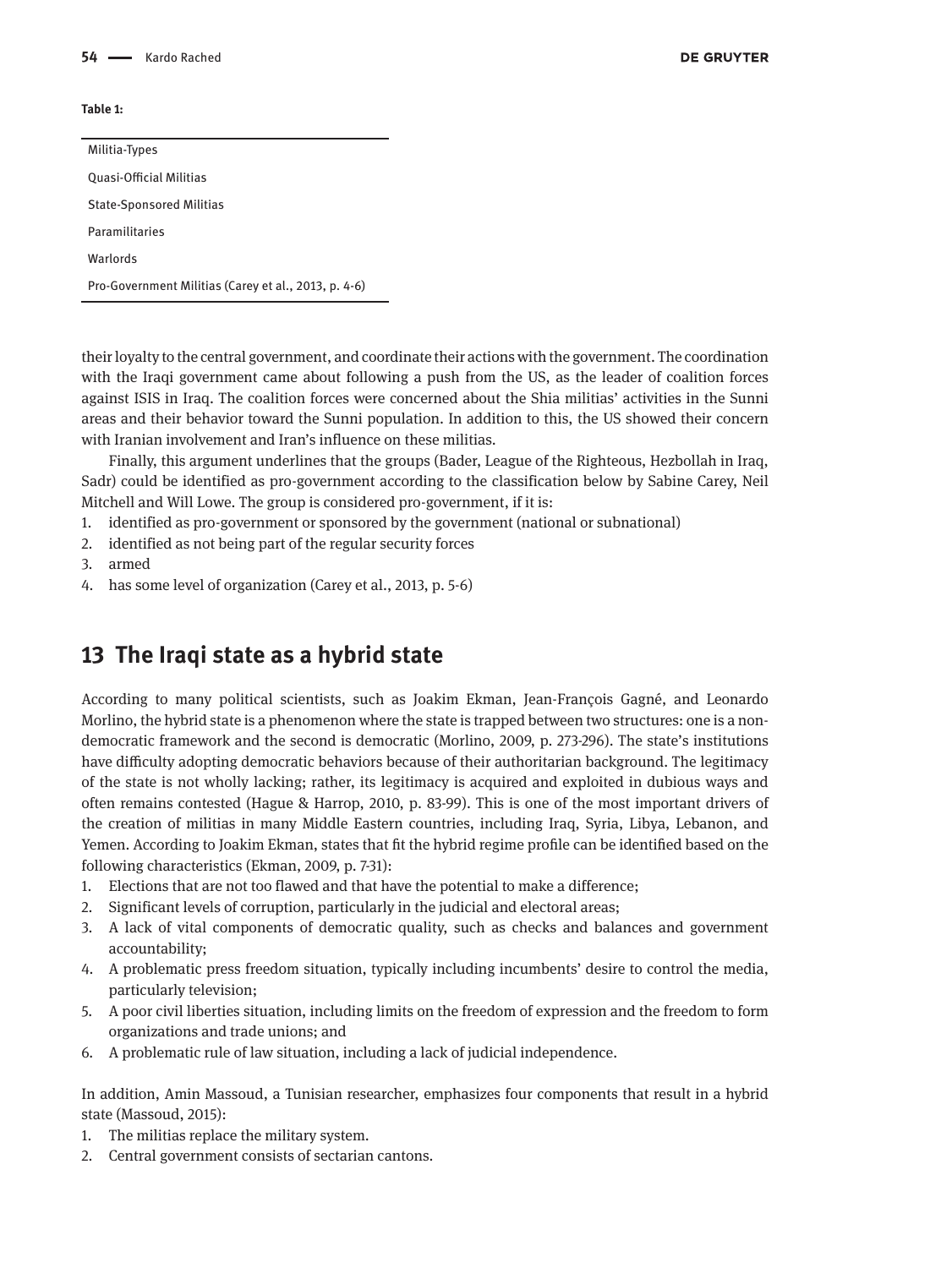- 3. The legislative system is more than customary laws and less than constitutional provisions.
- 4. The political class (in power and the opposition alike) is made up of more than the advocates of communities and less than modern state builders and owners of institutional reform projects.

Iraq has transformed into a hybrid state because the central government in Bagdad was dominated by the Shia party. This means that the majority of Sunnis and Kurds did not see the central government as a cohesive national government, and many parts of this government's institutions such as the police, courts and the military therefore lacked legitimacy. When citizens lose their trust in the integrity of state institutions, they try to find alternatives. The Kurds have their own almost independent state, and they do not have strong ties to Baghdad. The Sunnis had already organized their tribal committee, which worked as a microgovernment in their areas before ISIS appeared in Mosul and Al-Anbar. The process of dividing Iraq is as likely to occur today as it was in past. The catalyst behind this process is the Shia militias that fight against ISIS. These militias have a legitimate right to use force against those they identify as Sunni, or at least the Sunni majority. In the following section, the focus will be on the criteria for creating a militia and evaluating the Shia's militia as a threat to peaceful coexistence.

#### **14 The war for geographical expansion**

According to an article from the Al-Rawabet Center for Research and Strategic Studies located in Amman, Jordan, there are approximately 67 armed Shia groups, and they operate in different regions of Iraq and in Syria. Each has its own name, leader, territory and religious maja (authority):

As we can see from table 2 (for the rest of this table see the supplement), these Iraqi Shia militias have been used in the regional conflict and are now fighting to gain as much territory as possible. For example, groups such as the League of Righteous People (Asa'ib Ahl al-Haq), also known as the Khazali network, have their field of operation in the city of Duz (also spelled as Tuz Khurma and Tuz Khormato or just Khurmatu). Duz is the central city of Tooz District in Saladin Province, Iraq, located 55 miles south of Kirkuk and the majority of its population are Kurds (Sunnis) and the minority are Turkmen (Shia). This group has been involved in heavy fighting against the Peshmerga (Kurdish fighters) and many from both sides have been killed. The presence of the Khazali group in Duz was not to fight ISIS, since the city was protected by Peshmerga and ISIS was not present. Instead, the overall aim of the Khazali group was (and still is) to dominate more areas. Their different fields of operation provide significant evidence of their struggles for more land and more control. Another aspect of these groups is that the majority of them have the current Iranian supreme leader and Muslim cleric Ayatollah Khamenei as their religious authority, meaning that they are unconditionally loyal to him. In other words, they are part of the Iranian policy in the Middle East, and they are now part of the proxy war in the region (Middle East Eye Staff, 2015) They have been supported by external regimes such as Iran, which means they are directly under the influence of Iranian policies, and they will be working in favor of Iran's betterment. Finally, Shia fighters have been part of the war in Syria, and some of them have been killed. The intervention of the Shiite militias in the Syrian conflict is considered to be the most dangerous transformation. During this transformation process, these groups have evolved from being local militias to being a regional militia and finally to being mercenaries, which means they can be used in any conflict in the Islamic world, such as in Syria, Yemen and, most likely, in Bahrain.

#### **15 Conclusion**

The sectarian policy of the Shia politicians has been supported by the majority of the Shia and by religious clerics such as Al-Sistani. This policy is believed to be the root of the creation of ISIS in the Sunni cities and it is why the Sunni supported ISIS against the central government in Bagdad. The future of Iraq is still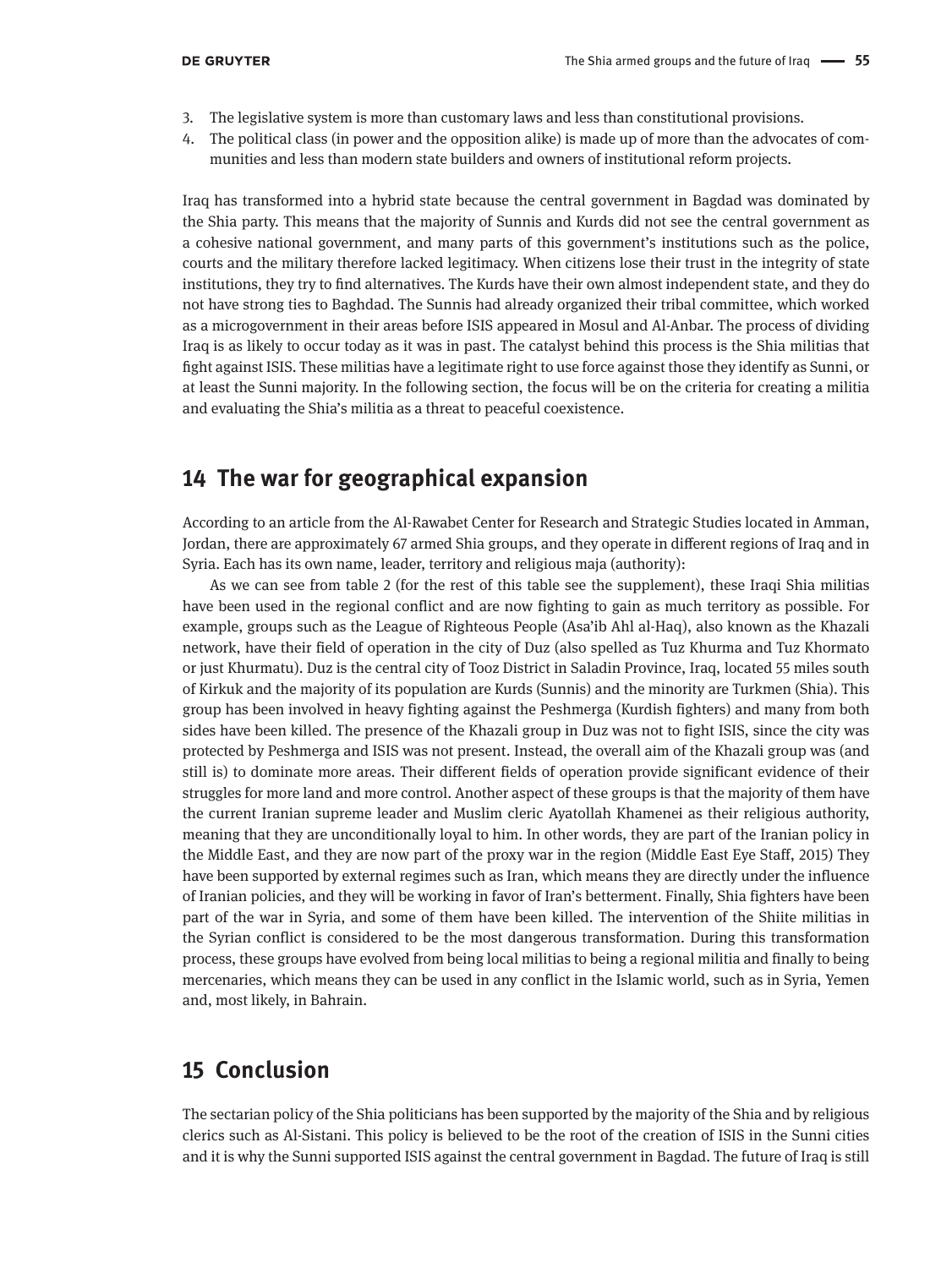| т              | The name                                                 | Leader                                | <b>Working yard</b>                                 | <b>Religious Marja (authority)</b>                           |
|----------------|----------------------------------------------------------|---------------------------------------|-----------------------------------------------------|--------------------------------------------------------------|
| 1              | Saraya Al-salam / Sadrist                                | Kazem Hussein Al-<br>Issawi           | Iraq / Samarra sector -<br>Qayyarah                 | Iraq: Mohammed Sadiq<br>al-Sadr, Iran: Ayatollah<br>Khamenei |
| $\overline{2}$ | Badr-Corps-military wing the<br><b>Badr Organization</b> | Hadi al-Ameri                         | Iraq - Salahuddin<br>sector, Diyala, Syria          | Iran: Ayatollah Khamenei                                     |
| 3              | Kata'ib Iraqi Hezbollah -                                | laafar al-Ghanemi                     | Iraq - Sector of Anbar,<br>Salah al-Din / Nukhayib  | Iran: Ayatollah Khamenei                                     |
| 4              | Asa'ib Ahl-Haq                                           | Oais al-Khazali                       | Iraq - Sector of Salah al-<br>Din / Nukhayib, Syria | Iran: Ayatollah Khamenei                                     |
| 5.             | Kata'ib Sayyid al-Shuhada                                | Hashim Banyan ul-<br>Awliya: Abu Alaa | Iraq - Sector Baghdad<br>belt, Salah al-Din         | Iran: Ayatollah Khamenei                                     |
| 6              | Kata'ib Hezbollah Al- Nujaba                             | Akram Abbas, al-Kaabi                 | Iraq - Sector of Baghdad<br>belt, Syria             | Iran: Avatollah Khamenei                                     |

**Table 2:** Factions of The People's Mobilization Forces in Iraq and Syria (Rawabet Research and Strategic Studies Center, 2016).

For the rest of the figure, please see the supplemental pages.

unclear, and the political process is moving toward a division of the country into three parts, which will be one of the best options. The Shia political parties are not willing to share power with the Sunnis and Kurds, and the Shia still insist on their unconditional right to rule as they want. The Iraqi population is facing two choices; one choice is to have approximately 40% of Iraq's territory controlled by ISIS, and the second choice is to accept the existence of Shia militias. The concept and feeling of a unified national government have almost vanished. The Shia militias are now acting as the legitimate institution, and their capability to run the government is limited due to their lack of legitimacy. However, after defeat of ISIS by the people's mobilization force in Mosul and the change in the control of this city, these Shia armed groups will not accept any power that tries to push them out of the Iraqi political system. According to al-monitor, a series of secret meetings have been held between the people's mobilization force representative and a diplomatic delegation from the West attempting to better understand these armed groups and their plan for the future of Iraq (Aziz, 2016). These groups have already started reorganizing themselves into a political party with the aim of participating in the next election, which will be in 2018.

**Conflicts of interest:** The authors have no conflicts of interest to declare.

# **References**

- Aziz, J. (2016, August 18). What are Iraq's Popular Mobilization Units doing in Beirut? Lebanon pulse. *The Almonitor*. Retrieved from http://www.al-monitor.com/pulse/originals/2016/08/lebanon-host-secret-meeting-iraq-pmus-westerndiplomats.html.
- Balcells, L. (2012). Book review of proxy warriors: The rise and fall of state-sponsored militias By Ariel Ahram. *Democracy and Security*, *8*, 406-414. doi:10.1080/17419166.2012.734241.
- Bali, A. O (2016), *Political Communication in Kurdistan, Germany*, Saarbrücken: Lambert Academic Publishing.
- Bali, A. O., & Abdullah, K. H. (2017). The consequence of an economic boom on the perception of democracy, government performance and public service: Iraqi Kurdistan as a case study. *International Journal of Contemporary Iraqi Studies*, *11*(3), 221-234.
- Carey, S. C., Mitchell, N. J., & Lowe, W. (2013). States, the security sector, and the monopoly of violence. *Journal of Peace Research*, 50, 249–258. doi:10.1177/0022343312464881.
- Brancati, D. (2004). Can Federalism Stabilize Iraq? *The Washington Quarterly*, 27, 7 21. doi. org/10.1162/016366004773097687